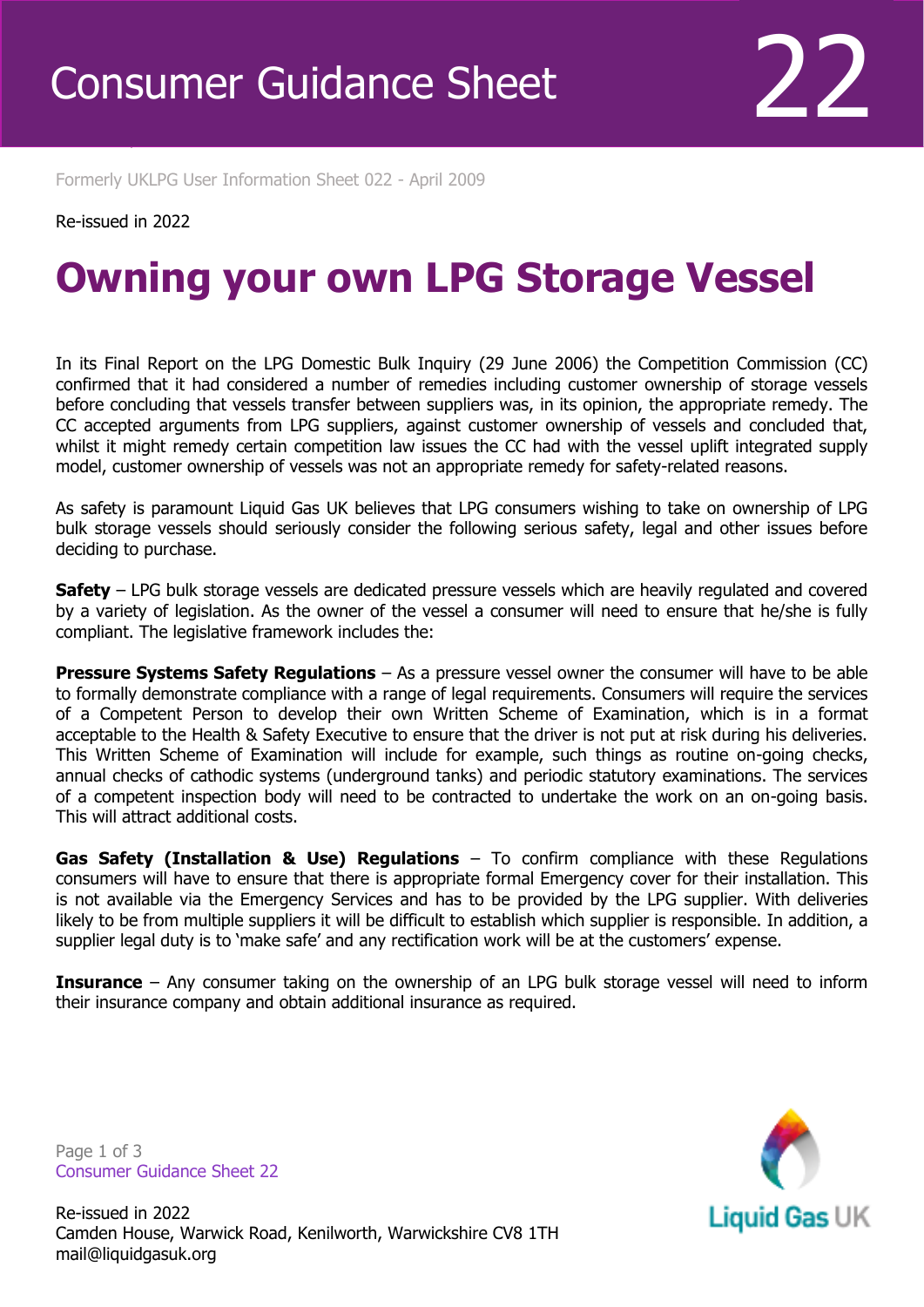## Consumer Guidance Sheet

**Gas Supply choice** – Whilst a consumer owns their own storage vessel they have no guarantee that they will have any greater choice of supply options. This is because LPG suppliers may not be prepared to supply into a customer-owned vessel for justifiable safety and legal reasons.

**Tank transfer in the future** – Consumers might decide that they no longer want to own their own vessel and want to sell it on to an LPG supplier, but find that this is not possible. This is because it is very hard to see how a domestic customer could comply with the certification and documentation requirements, which the CC Order imposes on an outgoing LPG supplier. One significant reason is that a supplier is required to comply with health and safety legislation, but the regulations do not apply to a domestic customer.

Liquid Gas UK is fully committed to supporting the LPG industry in implementing the CC's Orders and the objective of making switching between bulk LPG suppliers easy and hassle-free for the LPG consumer without having to deal with a whole raft of regulations.

Page 2 of 3 Consumer Guidance Sheet 22